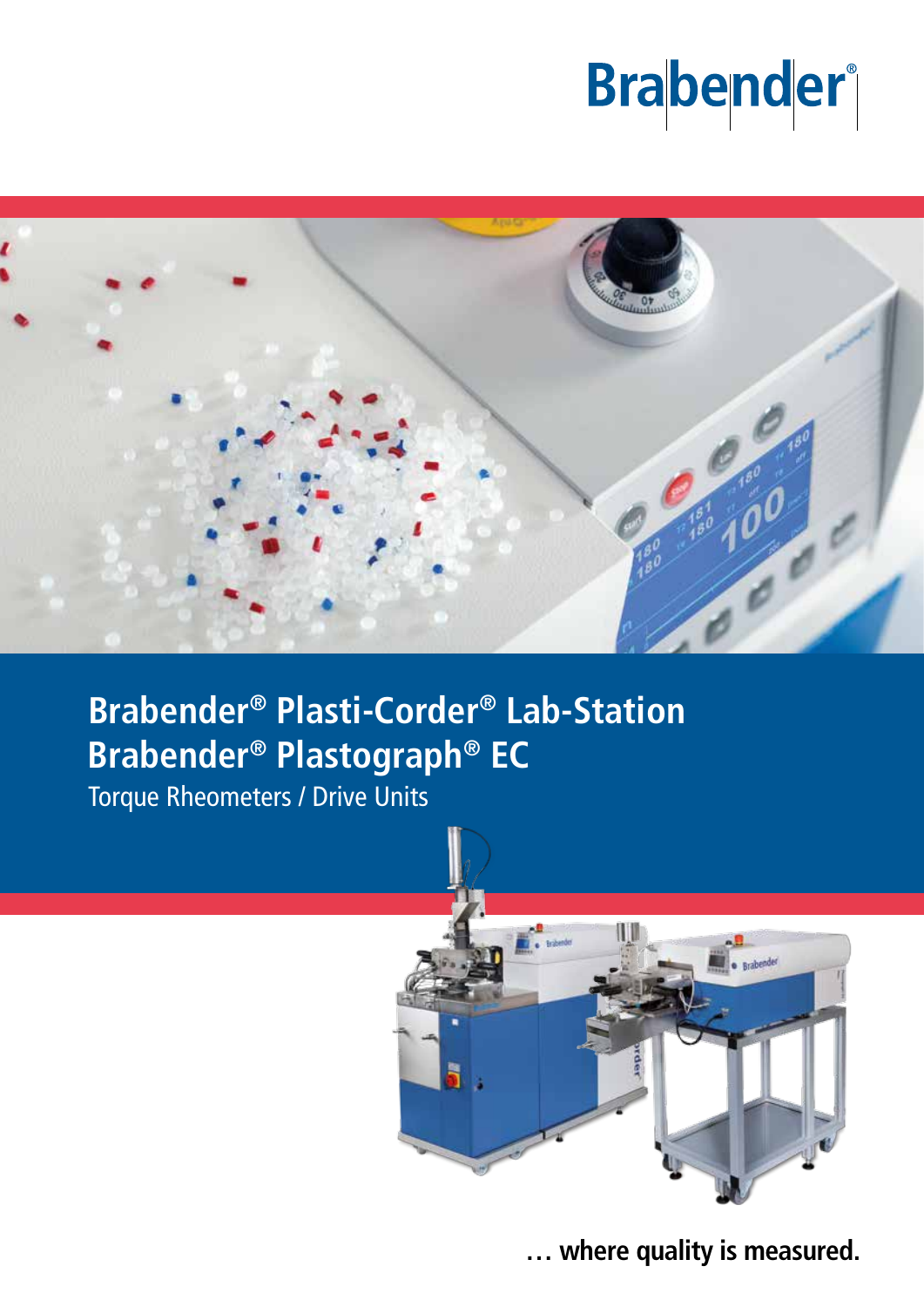

# Fields of application

- Raw material and recipe development
- Material testing
- Quality control parallel to production
- Optimization of the production process
- Laboratory-scale production of samples for further investigations



**Brabender application laboratory**

# The Brabender support

Our state of the art application laboratory is always made available to our customers.

You can choose to send material to us for testing or schedule a specific Lab Trial with our expert team. In our application laboratory, you will have access to our full product line to help come to a solution for your application.

# Modular **Plasti-Corder Lab-Station / Plastograph EC**

# Why go modular?

In laboratory applications, flexibility and versatility are paramount.

Users no longer need to have numerous stand-alone machines with many different controls. With just one drive unit, you can use manifold Brabender processing units:

- •Measuring mixers
- Single screw measuring extruders
- Twin screw measuring extruders (compounders)

Using modular systems means a cost-effective solution to work flexibly with numerous laboratory machines.

The core element of the versatile modular Brabender system are the drive units or torque rheometers.

## Principle - the role of the drive units

The Brabender drive units

- provide the motion by the drive motor for the processing modules
- contain the direct torque measurement system
- control and/or read the parameters of the processing modules, feeders and follow-up units, like melt and zone temperatures, speed, pressure etc.



**Plasti-Corder Lab-Station with twin screw extruder TSE 20/40** 

#### Advantages

- •Modular configuration
- •Multi-master system with selfintelligent modules
- Self-validation
- Real-time transmission of events and actual values
- •Control and evaluation software for all current Windows**®** versions and for the new webbased Brabender MetaBridge (see rear page)
- Real multitasking
- Easy connection of additional equipment such as mixers and extruders
- •Automatic recognition of additional equipment



**Plasti-Corder Lab-Station with measuring extruder 19/25**

| <b>Plasti-Corder Lab-Station / Lab-Station EC</b> |                                                                                                                                                               |                               |
|---------------------------------------------------|---------------------------------------------------------------------------------------------------------------------------------------------------------------|-------------------------------|
| Power*                                            | <b>16 kW</b>                                                                                                                                                  | 6.8 kW                        |
| <b>Measuring range</b>                            | 400 Nm                                                                                                                                                        | 300 Nm                        |
| <b>Torque deviation</b>                           | $\pm 0.15 \%$                                                                                                                                                 |                               |
| Speed range                                       | $0.2 - 350$ min <sup>-1</sup>                                                                                                                                 | $0.2 - 200$ min <sup>-1</sup> |
| <b>Speed deviation</b>                            | 0.2 % through digital feedback                                                                                                                                |                               |
| Temperature control                               | at the docking station (max. 8 zones)                                                                                                                         |                               |
| <b>Mains</b>                                      | Lab-Station:<br>$3 \times 400$ V, 50/60 Hz + N + PE, 63 A<br>Lab-Station EC:<br>$3 \times 400$ V, 50/60 Hz + N + PE, 32 A /<br>3 x 200 V, 50/60 Hz + PE, 32 A |                               |
| <b>Dimensions</b><br>$(W \times H \times D)$      | 630 mm x 1300 mm x 1170 mm                                                                                                                                    |                               |
| Weight                                            | 340 kg                                                                                                                                                        | 302 kg                        |



**Plastograph EC Plus with measuring extruder 19/25**

| <b>Plastograph EC / Plastograph EC Plus</b>  |                                                                                                                 |  |
|----------------------------------------------|-----------------------------------------------------------------------------------------------------------------|--|
| Power*                                       | 3.8 kW                                                                                                          |  |
| <b>Measuring range</b>                       | 200 Nm                                                                                                          |  |
| <b>Torque deviation</b>                      | $\pm$ 0.15 %                                                                                                    |  |
| Speed range                                  | $0.2 - 150$ min <sup>-1</sup>                                                                                   |  |
| <b>Speed deviation</b>                       | 0.2 % through digital feedback                                                                                  |  |
| Temperature control                          | Plastograph EC: 3 zones<br>Plastograph EC Plus: 6 zones                                                         |  |
| <b>Mains</b>                                 | $3 \times 400$ V, 50/60 Hz + N + PE, 32 A<br>optional:<br>3 x 200 V, 50/60 Hz + PE, 32 A<br>without transformer |  |
| <b>Dimensions</b><br>$(W \times H \times D)$ | 650 mm x 480 mm x 1150 mm                                                                                       |  |
| Weight                                       | 154 kg                                                                                                          |  |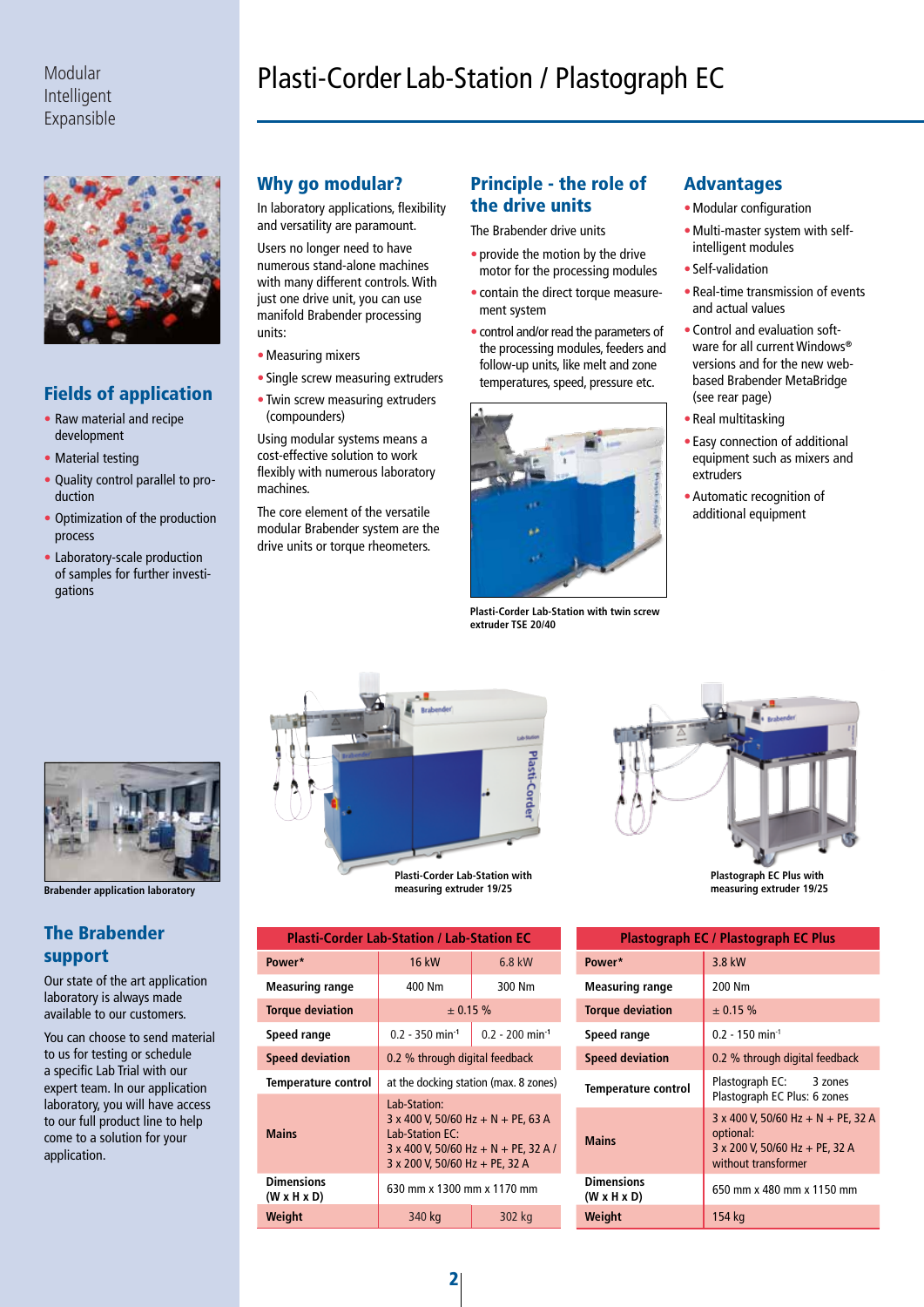# **Brabender**®

# **Tailor-made system configurations for different applications:**



# Plasti-Corder Lab-Station / EC

For applications which require higher torque and speed, we recommend this floor-standing model, where the modules are attached on their docking station.

The Lab-Station model with its 16 kW drive power which provides 400 Nm torque and 350 min**-1** speed can handle all the processing modules of the Brabender modular system.

The Lab-Station EC variant is a more economical version with 6.8 kW drive power.

The compatibility of the different processing modules and Plasti-Corder Lab-Station drive units can be seen in the schematic on the left.



# Plastograph EC / EC Plus

The Brabender Plastograph EC drive units are the economical table-top version of the universal Plasti-Corder Lab-Station models for applications with lower demands as to torque and speed levels.

Both models are equipped with a 3.8 kW drive motor, which provides 200 Nm torque and maximum 150 min**-1** speed.

The Plastograph EC Plus design has an increased number of heat control and pressure read channels so that it can handle the conical twin screw and the 19 mm single screw extruders.

The compatibility of the different processing modules and Plastograph EC drive units can be seen in the schematic on the left.